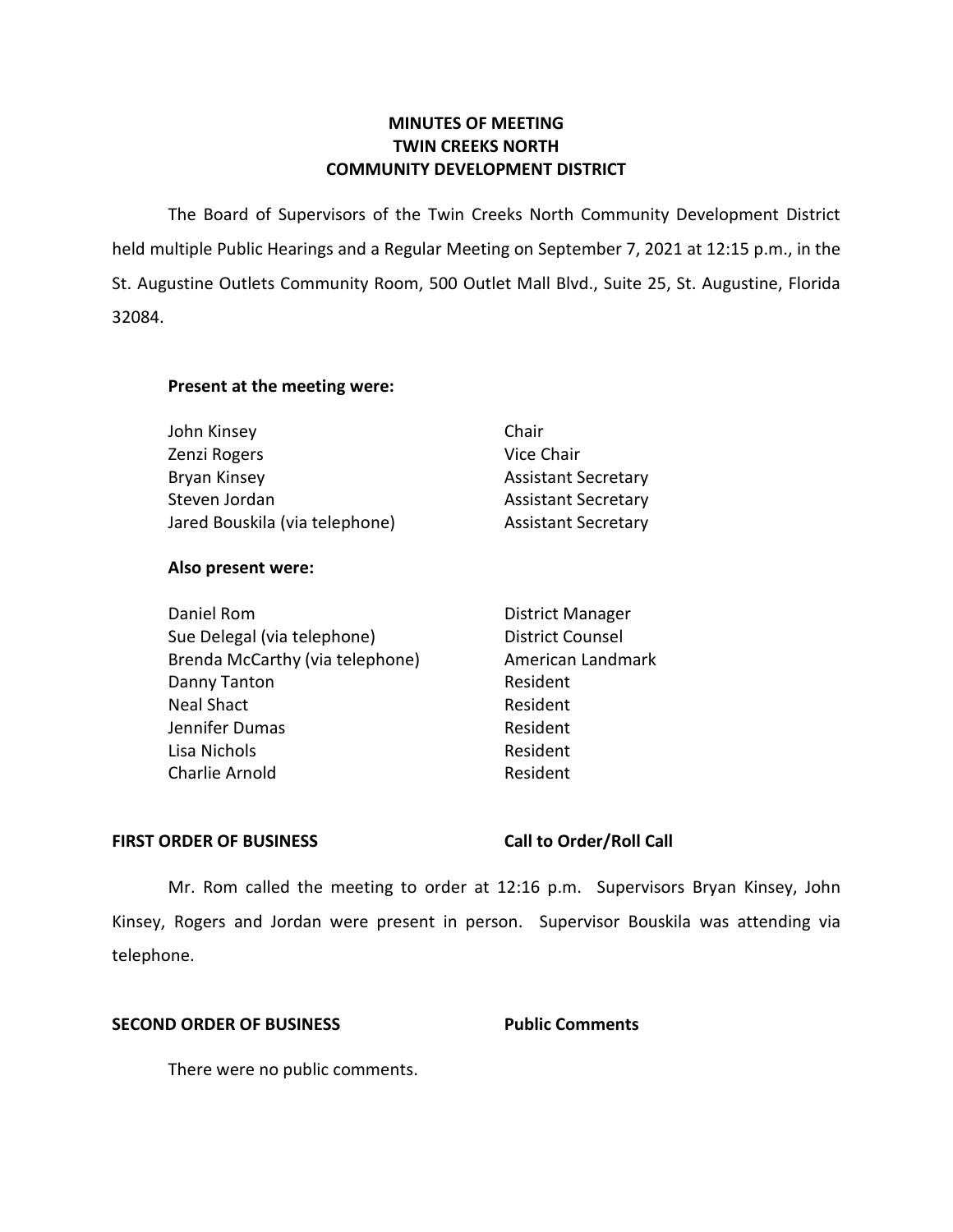# **THIRD ORDER OF BUSINESS Public Hearing on Adoption of Fiscal Year 2021/2022 Budget**

### **A. Proof/Affidavit of Publication**

The affidavit of publication was included for informational purposes.

**B. Consideration of Resolution 2021-06, Relating to the Annual Appropriations and Adopting the Budget for the Fiscal Year Beginning October 1, 2021, and Ending September 30, 2022; Authorizing Budget Amendments; and Providing an Effective Date** 

Mr. Rom reviewed the proposed Fiscal Year 2022 budget, which was unchanged since it was last presented.

# **On MOTION by Mr. John Kinsey and seconded by Mr. Bryan Kinsey, with all in favor, the Public Hearing was opened.**

Resident Neal Schact asked if there was a way for the CDD to refinance the original debt that was borrowed at a lower interest and if there was a call provision on the existing bonds. Mr. Rom stated the call period is typically 10 years and the bonds were not callable at this time.

Resident Jennifer Dumas voiced her opinion that the ponds were overrun with algae, overgrown vegetation and cattails and the landscape was inundated with weeds. She asked how the CDD assessments that she pays are being utilized as, in her opinion, the community is not being properly maintained. She wanted to know what ensures that landscape maintenance will improve when the assessments increase.

Mr. John Kinsey stated landscape maintenance has been ongoing and Staff is finalizing a Request for Proposals (RFP) for a new contractor for future landscape repairs and replacement, for which the CDD has been accruing funds over the last few years. There is a plan to remove all of the dead plantings and weeds and clean out the area, through January, in preparation for new plant and palm tree installations at the entranceways in April. There will be a dramatic transformation with improved landscaping and lake maintenance in spring.

2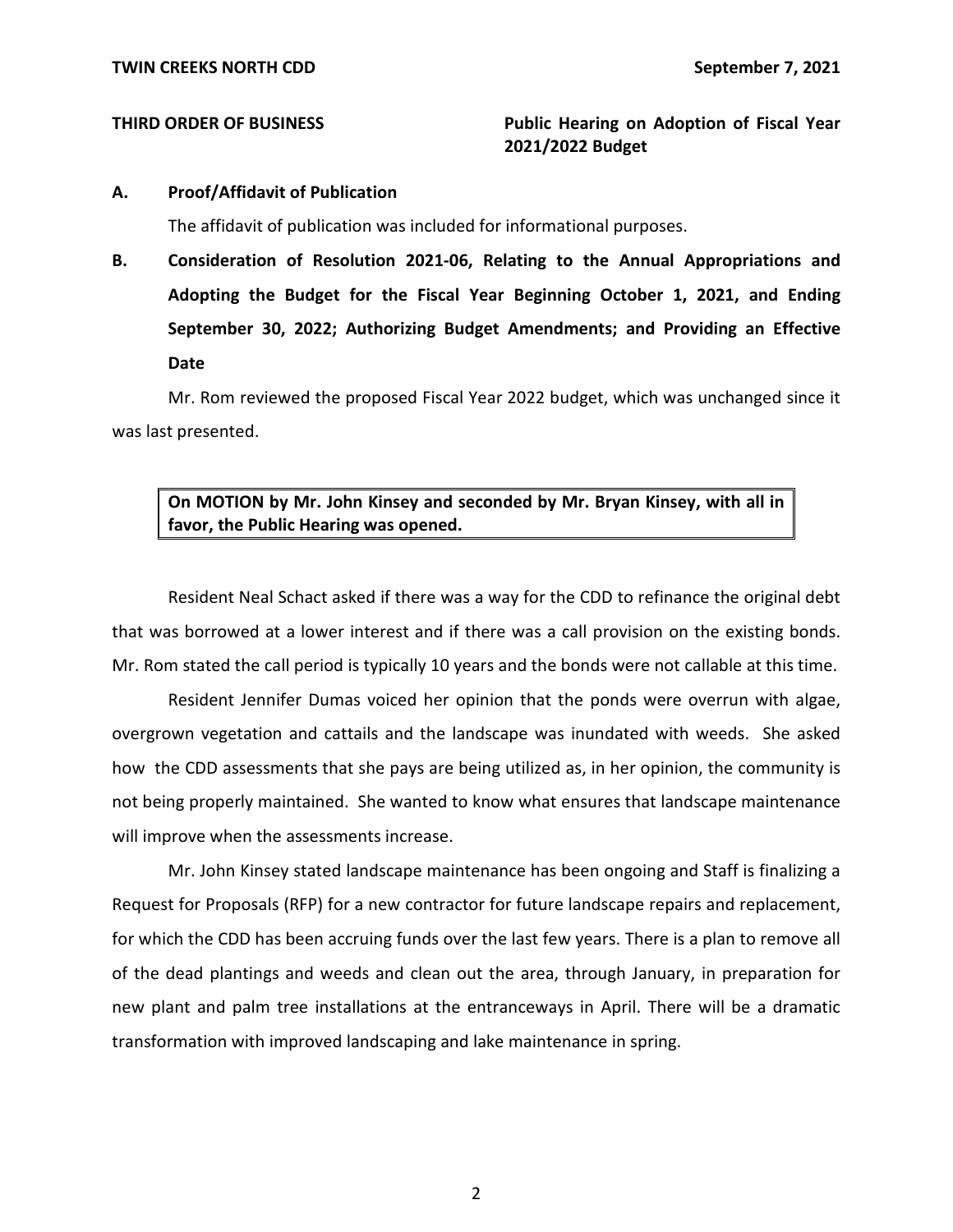Resident Lisa Nichols reiterated Ms. Dumas' comments about the weeds. She asked about the RFP and expressed her hope that the CDD was not waiting for a nationally known coffee company to relocate to the area to make the improvements. She asked for the shrubs at the Dorado entrance to be lowered, as, in her opinion, it is difficult for motorists to see passing golf carts. She asked for Taylor Morrison (TM) to install a "One Way" sign at the end of the property because she believed that motorists are mistakenly driving the wrong way.

Mr. John Kinsey stated the RFP was slightly more complicated than expected. The plant replacement timing has nothing to do with waiting for any businesses to come into the area. The shrubs at the Dorado entrance would be inspected and "One Way" signage would be installed in the area mentioned.

# **On MOTION by Mr. John Kinsey and seconded by Ms. Rogers, with all in favor, the Public Hearing was closed.**

Mr. Rom presented Resolution 2021-06 and read the title.

 **On MOTION by Mr. John Kinsey and seconded by Mr. Bryan Kinsey, with all in favor, Resolution 2021-06, Relating to the Annual Appropriations and Adopting the Budget for the Fiscal Year Beginning October 1, 2021, and Ending September 30, 2022; Authorizing Budget Amendments; and Providing an Effective Date, was adopted.** 

**FOURTH ORDER OF BUSINESS Public Hearing to Hear Public Comments and Objections on the Imposition of Maintenance and Operation Assessments to Fund the Budget for Fiscal Year 2021/2022, Pursuant to Florida Law** 

## **A. Proof/Affidavit of Publication**

The affidavit of publication was included for informational purposes

### **B. Mailed Notice(s) to Property Owners**

The Notices were included for informational purposes.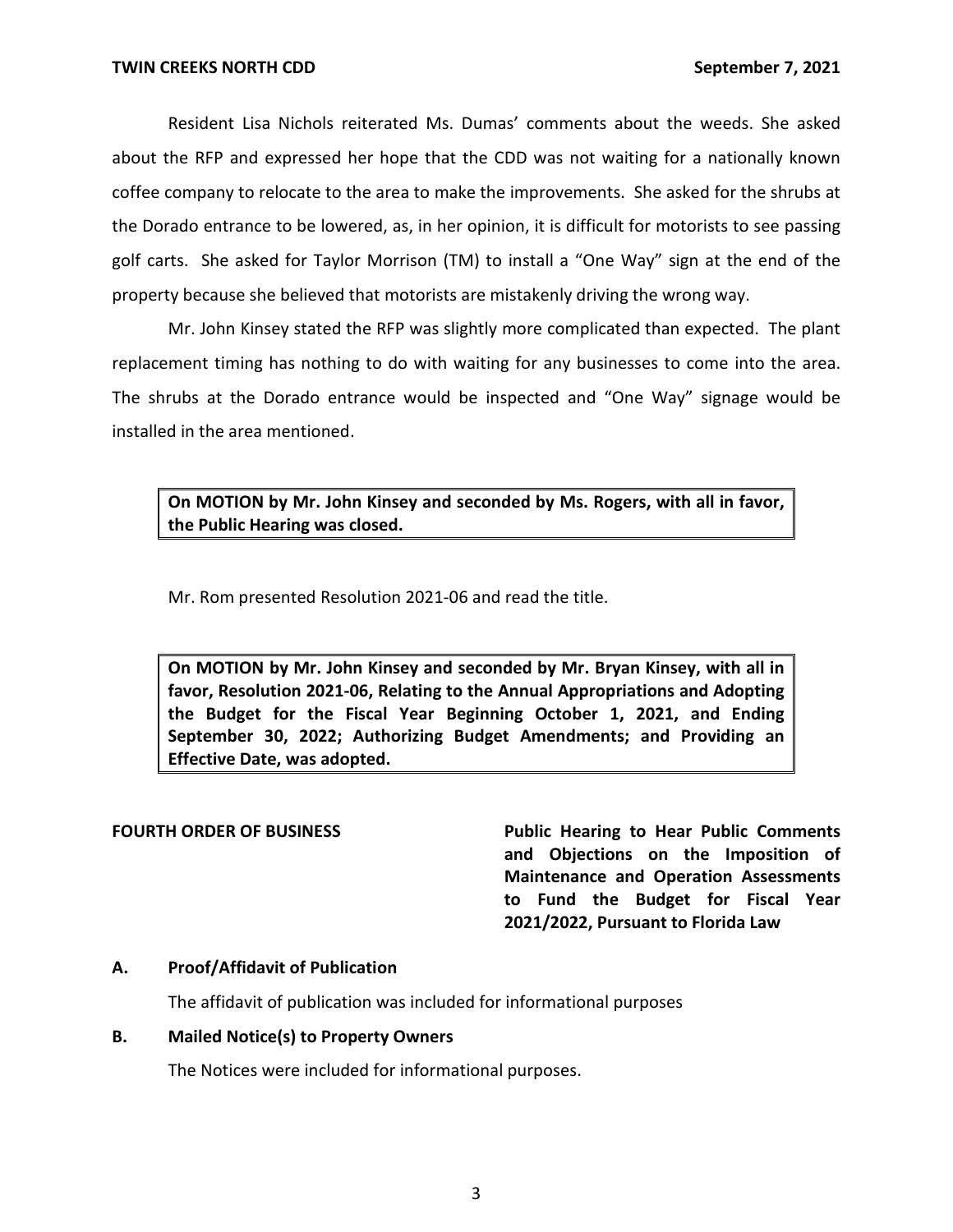**C. Consideration of Resolution 2021-07, Making a Determination of Benefit and Imposing Special Assessments for Fiscal Year 2021/2022; Providing for the Collection and Enforcement of Special Assessments; Certifying an Assessment Roll; Providing for Amendments to the Assessment Roll; Providing a Severability Clause; and Providing an Effective Date** 

 **On MOTION by Mr. John Kinsey and seconded by Mr. Bryan Kinsey, with all in favor, the Public Hearing was opened.** 

There were no public comments.

 **On MOTION by Mr. John Kinsey and seconded by Mr. Bryan Kinsey, with all in favor, the Public Hearing was closed.** 

Mr. Rom presented Resolution 2021-07.

 **On MOTION by Mr. John Kinsey and seconded by Ms. Rogers, with all in favor, Resolution 2021-07, Making a Determination of Benefit and Imposing Special Assessments for Fiscal Year 2021/2022; Providing for the Collection and Enforcement of Special Assessments; Certifying an Assessment Roll; Providing for Amendments to the Assessment Roll; Providing a Severability Clause; and Providing an Effective Date, was adopted.** 

**FIFTH ORDER OF BUSINESS Presentation of Audited Financial Report for the Fiscal Year Ended September 30, 2020, Prepared by Berger, Toombs, Elam, Gaines & Frank** 

 Mr. Rom presented the Audited Financial Report for the Fiscal Year Ended September 30, 2020 and noted the pertinent information. There were no findings, irregularities, deficiencies on internal control or instances of non-compliance; it was a clean audit.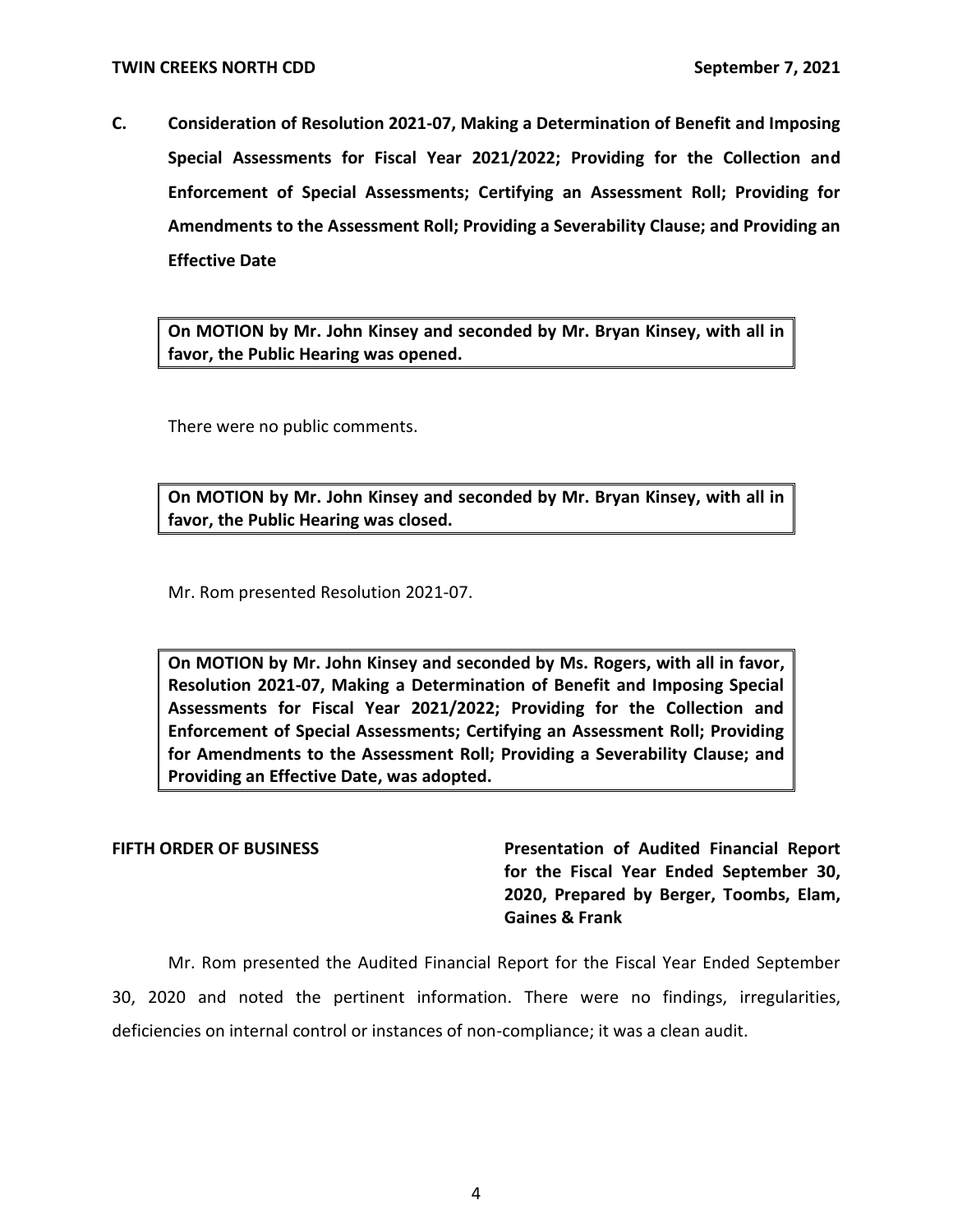**SIXTH ORDER OF BUSINESS Consideration of Resolution 2021-08, Hereby Accepting the Audited Annual Financial Report for the Fiscal Year Ended September 30, 2020** 

Mr. Rom presented Resolution 2021-08.

 **On MOTION by Mr. John Kinsey and seconded by Mr. Bryan Kinsey, with all in favor, Resolution 2021-08, Hereby Accepting the Audited Annual Financial Report for the Fiscal Year Ended September 30, 2020, was adopted.** 

**SEVENTH ORDER OF BUSINESS Acceptance of Unaudited Financial Statements as of July 31, 2021** 

Mr. Rom presented the Unaudited Financial Statements as of July 31, 2021.

 **On MOTION by Mr. John Kinsey and seconded by Mr. Bryan Kinsey, with all in favor, the Unaudited Financial Statements as of July 31, 2021, were accepted.** 

EIGHTH ORDER OF BUSINESS **Approval of May 18, 2021 Regular Meeting Minutes** 

Mr. Rom presented the May 18, 2021 Regular Meeting Minutes.

 **On MOTION by Mr. John Kinsey and seconded by Ms. Rogers, with all in favor, the May 18, 2021 Regular Meeting Minutes, as presented, were approved.** 

## **NINTH ORDER OF BUSINESS** Staff Reports

## **A. District Counsel:** *Billing, Cochran, Lyles, Mauro & Ramsey, P.A.*

Ms. Delegal stated the Florida Legislature introduced several bills that will affect CDD operations and impose requirements, as follows:

 $\triangleright$  An additional annual report requirement regarding the number of CDD employees and contractors and compensation.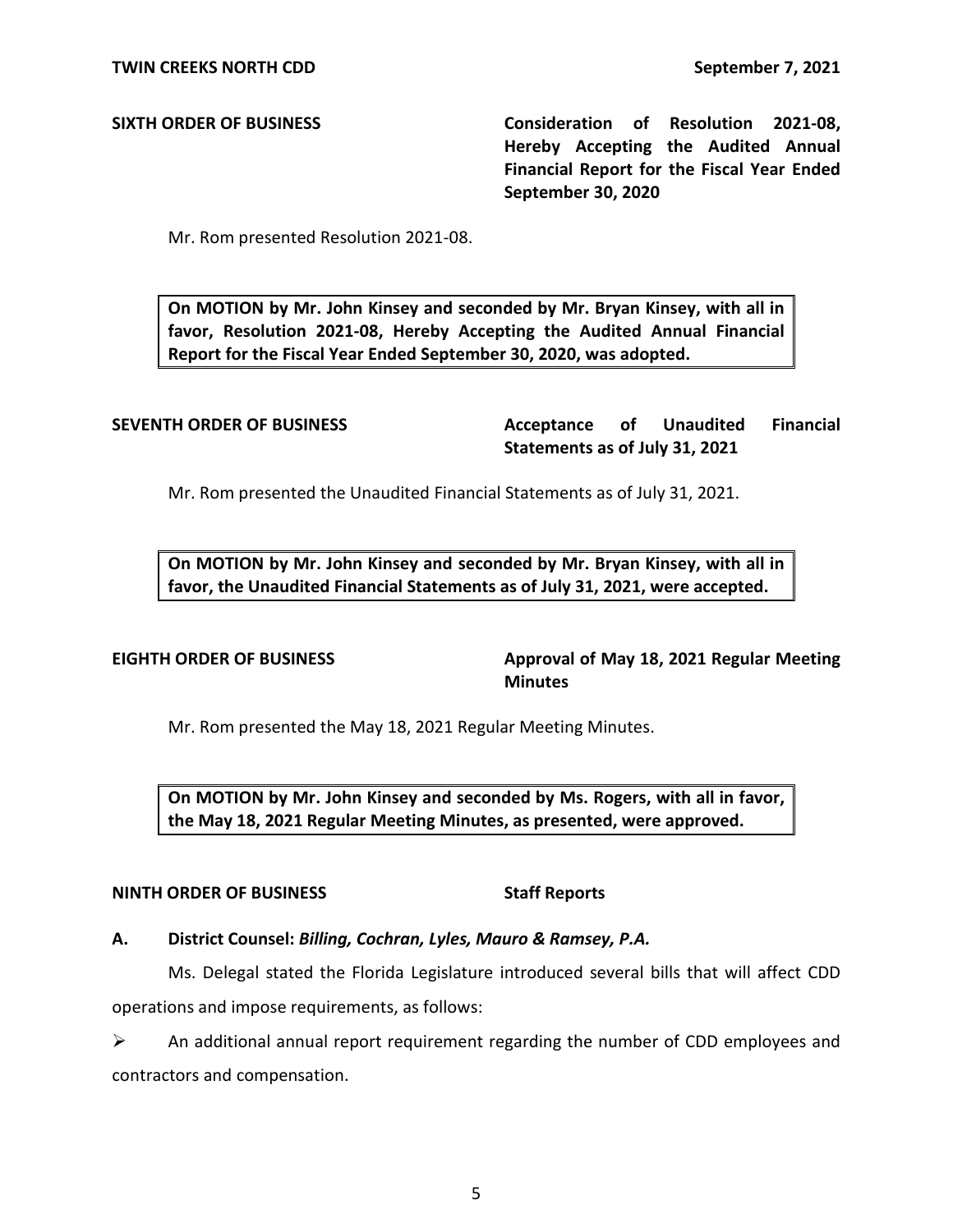➢ CDD spending.

 $\triangleright$  Modifications of the criteria regarding publication of notice

 $\triangleright$  Protections of governmental entities involving actions related to COVID, assuming certain steps are taken.

➢ Some bills are related to impact fees, competitive bidding, etc. District Management and District Counsel will apply as necessary.

 $\triangleright$  A new bill requires CDD that provide wastewater and stormwater management services to develop a Needs Analysis for the next 20 years, including a description of the facilities, projected services, cost calculations, etc. T first Report will be due by June 2022, with updates every five years thereafter. Staff will need to start work on this soon.

Mr. Rom would distribute the memos to the Board Members.

## **B. District Engineer:** *Prosser, Inc.*

There was no report.

**C. Field Operations Liaison:** *Steven Jordan* 

There was being no report.

## **D. District Manager:** *Wrathell, Hunt and Associates, LLC*

## **I. Update: RFP FOR Landscape Maintenance Services**

The RFP was being finalized and it would be advertised soon.

## **II. NEXT MEETING DATE: November 16, 2021 at 12:15 P.M.**

## o **QUORUM CHECK**

The next meeting would be held on November 16, 2021, unless cancelled.

## **TENTH ORDER OF BUSINESS Board Members' Comments/Requests**

There were no Board Members' comments or requests.

## **ELEVENTH ORDER OF BUSINESS Public Comments**

There were no public comments.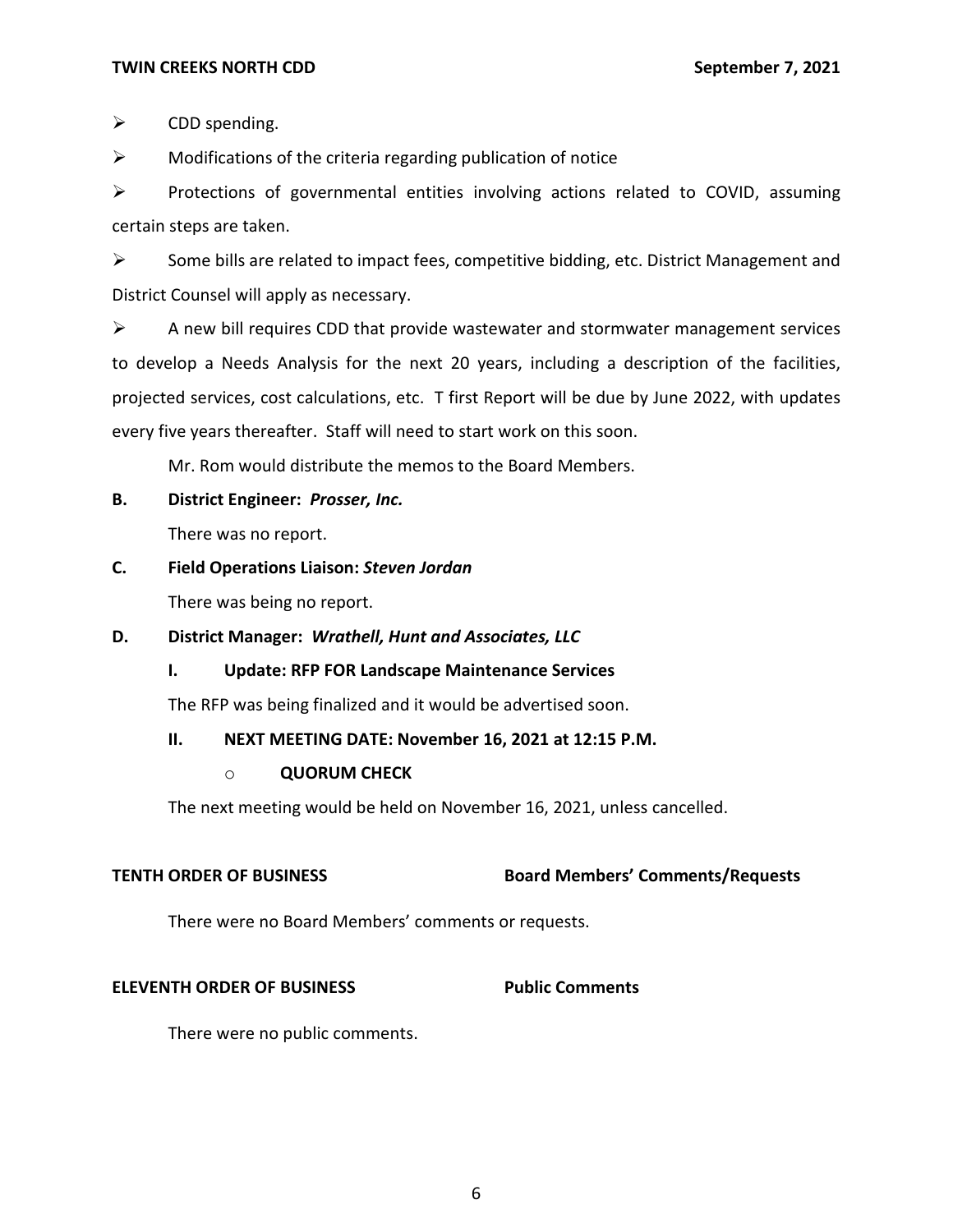# **TWELFTH ORDER OF BUSINESS Adjournment**

There being nothing further to discuss, the meeting adjourned.

 **On MOTION by Mr. John Kinsey and seconded by Mr. Bryan Kinsey, with all in favor, the meeting adjourned at 12:46 p.m.** 

# [SIGNATURES APPEAR ON THE FOLLOWING PAGE]